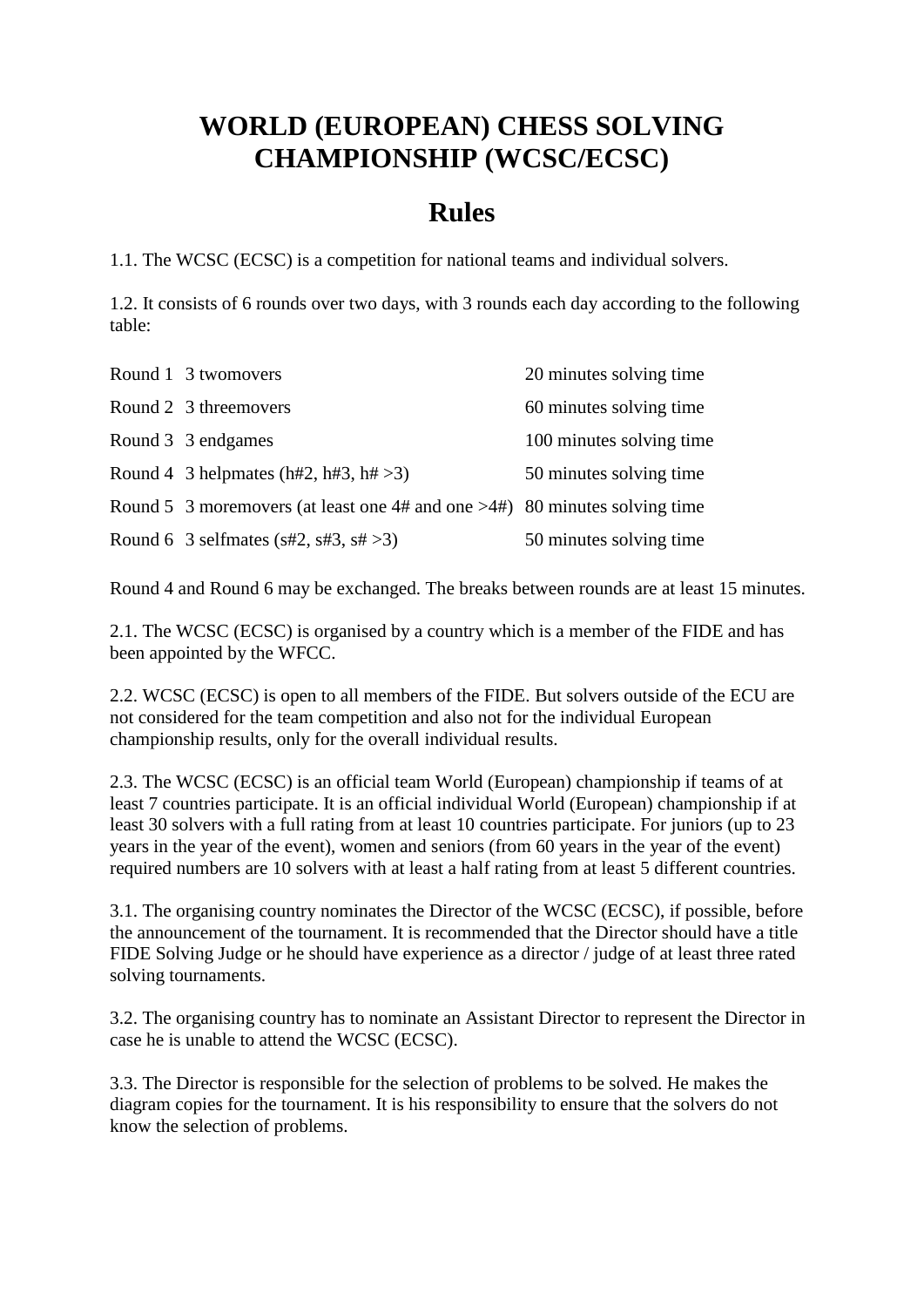4.1. The teams consist of three (four at ECSC) solvers and the team-leader who may be one of the solvers. Teams consisting of only two (two or three at ECSC) solvers are also permitted. The members of the teams simultaneously compete in the individual championship.

4.2. All countries are entitled to enter one team, the organising country two teams. A country participating with a team(s) is allowed to nominate one further solver for the individual championship.

4.3. A country may nominate two more solvers from extra categories (juniors, women, seniors) out of this quota. For the junior's / women's / senior's championship juniors / women / seniors from the regular national quota compete as well.

4.4. A country not participating with a team may send one (one or two at ECSC) solver(s) for the individual championship.

4.5. The top 50 solvers / top 25 women / top 25 juniors / top 25 seniors of the current or the preceding rating list of active solvers are entitled to participate in the individual WCSC (ECSC) including its respective special categories.

5.1. A country and individuals mentioned in point 4.5 must notify the organiser of their intention to participate not later than three months before the tournament; unless in the organiser's announcement a later date is given.

5.2. The rules for the eligibility of participating solvers (whether team members or individual nominees) shall be the same as for FIDE over-the-board events.

5.3. Each country must notify the names of all solvers participating on its behalf in writing to the Director or the person nominated for this purpose by the Director or WFCC not less than 24 hours before the tournament starts. If required, the notification must include all documents according to the FIDE rules for establishing the eligibility of the participants.

5.4. The WFCC or the person so nominated is responsible for determining the eligibility of participants.

5.5. Teams and/or solvers may be admitted at a later time at the discretion of the Director.

6.1. The problems to be solved should be originals, or, alternatively, little known problems published more than 5 calendar years before the tournament.

6.2. The selected problems should show a clear theme and a good level of quality and difficulty. It is recommended that in every round, the three problems should represent different styles.

6.3. Fairy conditions and retro problems are not allowed. The positions should be legal. All problems should have only one solution, except in the helpmate round when more single solutions are specified. The problems should be computer tested as far as possible.

7.1. The problems to be solved must be presented on printed diagrams.

7.2. A solver may use the chess board(s) and men made available by the organiser, or his own set(s). The use of all electronic or technological aids which can help in solving is forbidden as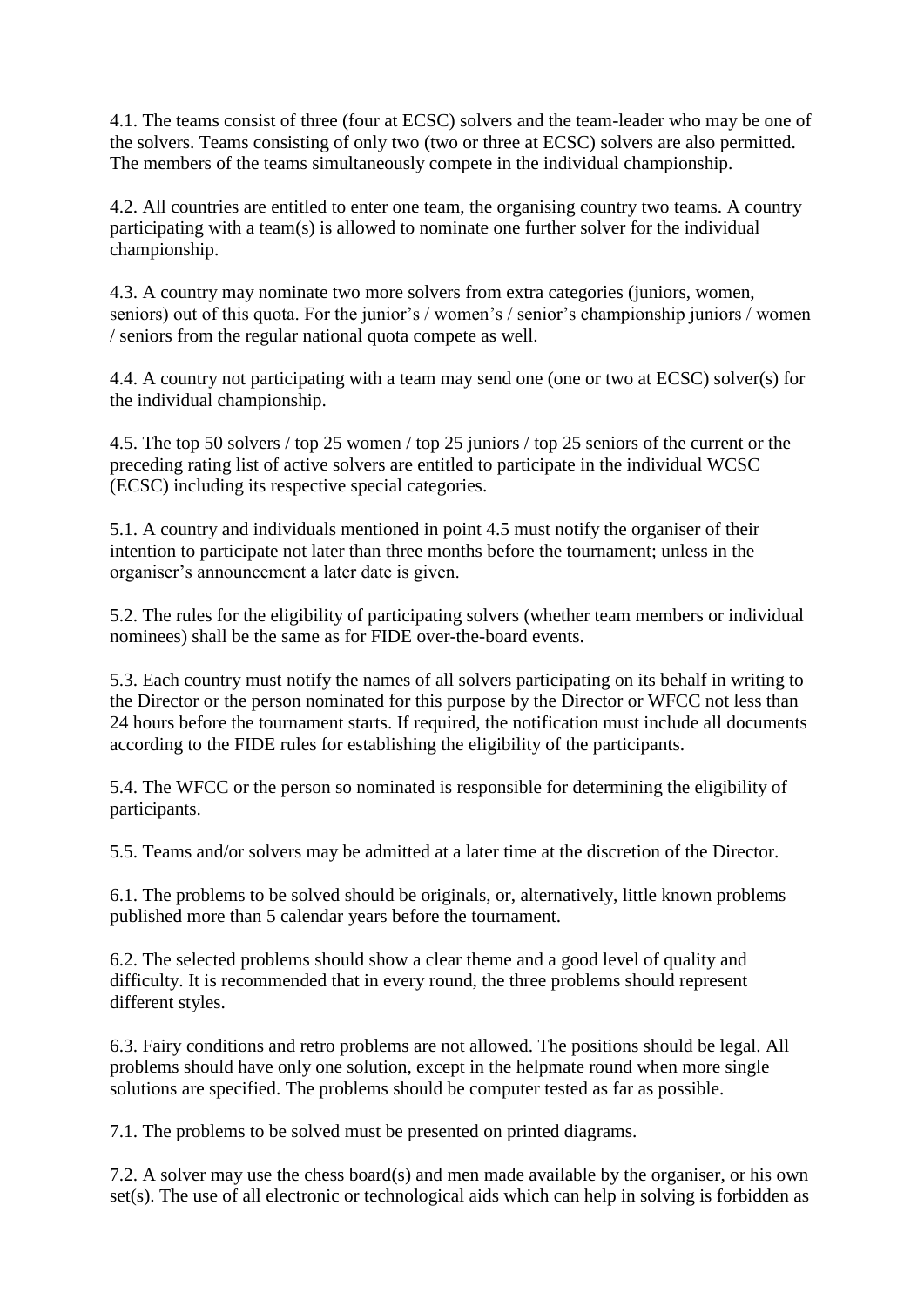well as any other kind of unfair behaviour. The Director's rights and duties are to prevent any irregularities and to penalize them if necessary.

7.3. A solver must write the solutions only on the sheet provided by the Director.

8. The solutions are to be written in algebraic notation in the following way:

a) in direct mate problems: all moves in all variations of full length which defend against the threat, including the threat if it is of full length, except the last move of Black and the mating move (i.e. in twomovers only the key; in threemovers all three-move variations, including the full length threat, up to the second white move, etc.). If there is no threat at all or an existing threat of full length is not written, all variations of full length are to be given.

b) in selfmate problems: all moves except the mating move in all variations of full length which defend against the threat, including the threat if it is of full length. If there is no threat at all or an existing threat of full length is not written, all variations of full length are to be given.

c) in helpmate problems: all moves.

d) in studies: all moves up to an obvious win or draw.

9.1. In helpmate(s) for which more than one single solution is indicated the solver has to give all requested single solutions for a complete solution. In all other problems and studies only one solution is to be given.

9.2. If a solver believes he has found a cook, he may give it instead of the solution. In this case, he has to give the complete moves of the cook according to point 8. The correct and complete solution or cook of a problem scores 5 points.

9.3. An incomplete solution scores fewer points. Incorrect or incomplete variations or single solutions score 0 (zero) points. If more than the required number of solutions for a particular problem is written, it is enough that one of the solutions is incorrect for the solver to score 0 (zero) points for this problem. If more than one continuation following a defence (or more than one threat) is written, it is enough that one of them is incorrect for the solver to score 0 (zero) points for this variation (threat).

9.4. The Director must determine the distribution of points for a solution (i.e. for different variations, moves or single solutions) before the tournament starts. For a helpmate(s) with more than one solution the distribution of points should be indicated on the solving sheet.

9.5. If a problem has no solution, 0 (zero) points are awarded for this problem and all solvers get the full time score in this round.

9.6. Retro problems and problems with fairy conditions (see 6.3.) are treated like problems with no solution. A problem with an illegal position is treated like one with a legal position.

9.7. If a move is written incorrectly, unclear or ambiguously, this variation or single solution is regarded as incorrect. If, however, the Director (or the jury, pt 13.5) is sure that the correct move was intended, this variation or single solution must be regarded as correct.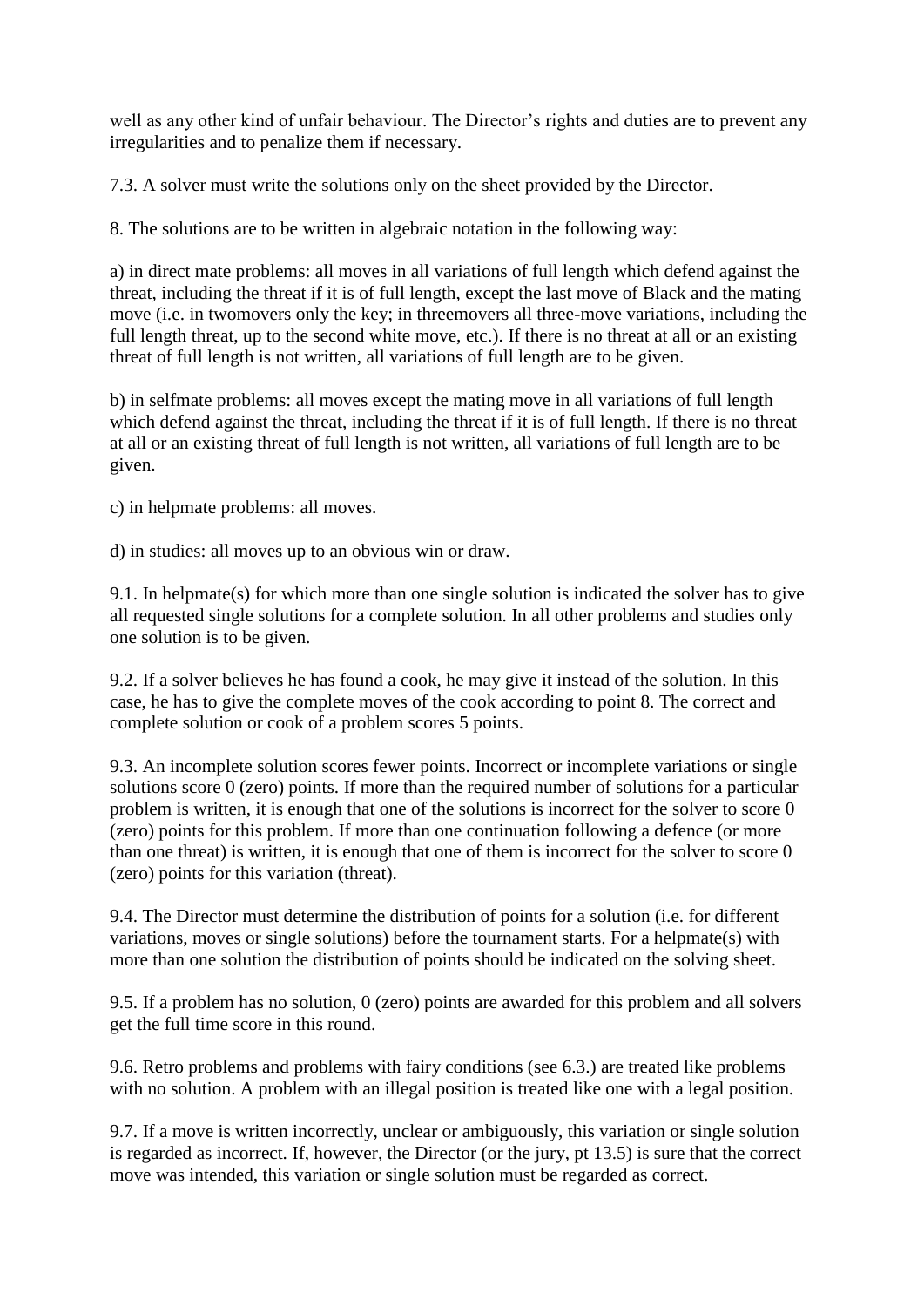10.1. During the solving a solver may leave the solving room only with a permission of the Director and accompanied by a controller.

10.2. When a solver hands over the solving sheet a controller immediately writes the elapsed time on the solver's solving sheet. Elapsed time is rounded up in minutes (i.e. when the last minute starts solvers get full time). After handing the solving sheet, the solver has no right to make any change to the solutions. He should leave the room and may not return until the round is ended.

10.3. The Director announces 10 minutes left and the last minute in each round. After the announcement of the last minute all solvers remain sitting to the end of the round. When the end is declared they stop writing and wait until the controllers collect all the solving sheets.

11.1. For the team result in each round, the scores of the two (three at ECSC) best solvers of a team for this round are taken in consideration. The points of all rounds will be totalled, as well as the respective solving time (in minutes). At ECSC for a team with only two members the result of the third member is 0 (zero) points and full time in all rounds.

11.2. For the individual score, the points a solver achieves in the different rounds will be totalled, as well as the solving time.

11.3. A solver with 0 (zero) points in a round scores the full time for this round.

11.4. The number of points determines the ranking. In the event of a tie on points, the solver or team with the shorter total solving time will be ranked higher.

12.1. Participants must be informed of the official solutions with a distribution of points of a round immediately after the end of that round. The results of the rounds must be announced in written form as soon as possible.

12.2. If a problem has proved to be incorrect (cooks, duals, no solution) this must be announced as soon as possible including the respective distribution of points.

13.1. The Director has to publish his reports daily as soon as possible. Report after 10 pm is treated like at 8 am (on the following day). He should announce in advance when the report is to be published.

13.2. Protests against any announcement must reach the Director in written form not later than one hour after this announcement. He is allowed to accept protests out of time. If the Director cannot be found, a protest should be handed to any of his assistants or a protest remark is to be made on the announcement board. Protests have to be given by the team-leaders or by an individual solver.

13.3. The Director's task is to deal with such protests and to settle disputes. His decision, along with his argument, is to be given in written form. He has to ensure that a solution given by a solver only can be seen by this solver himself, or by the leader or other members of his team.

13.4. Objections to any decision by the Director must be made in writing and must reach the Director within one hour of the announcement of the decision.